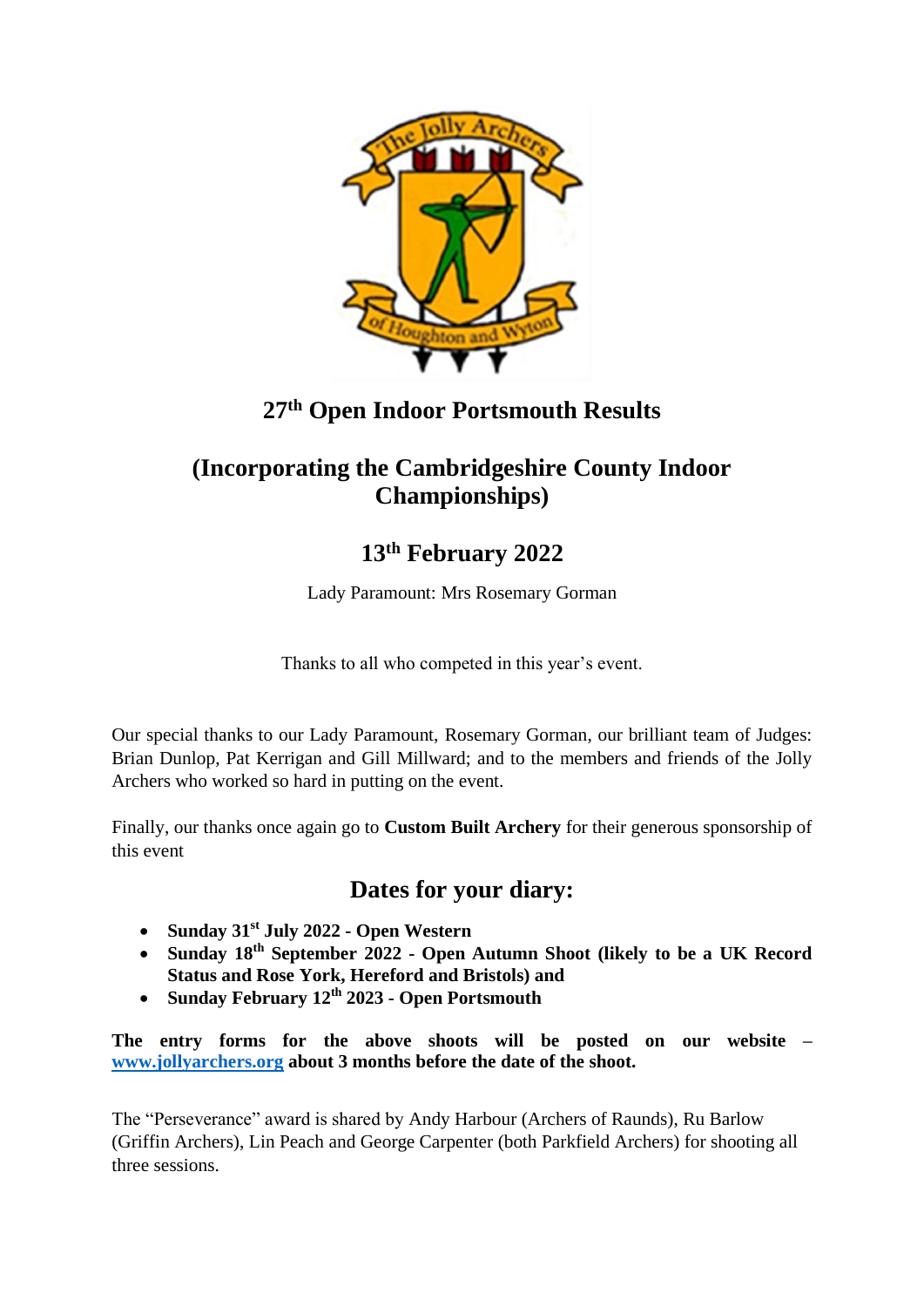

|                  | <b>Recurve Gentleman</b>                   |                                            | Score        | <b>Hits</b> | Golds               |
|------------------|--------------------------------------------|--------------------------------------------|--------------|-------------|---------------------|
|                  | Adrian Turner (2)                          | Ramsey Ravens                              | 574          | 60          | 36                  |
| 1                | <b>Andrew Lock</b>                         | <b>Noak Hill Archers</b>                   | 573          | 60          | 35                  |
| $=1$             | <b>Edward McDermott</b>                    | <b>Jolly Archers</b>                       | 573          | 60          | 35                  |
|                  | Paul Beck (2)                              | Ely Archers                                | 570          | 60          | 33                  |
| 3                | <b>Paul Beck</b>                           | <b>Ely Archers</b>                         | 568          | 60          | 33                  |
|                  | Harry Tapp (2)                             | Ely Archers                                | 568          | 60          | 31                  |
|                  | Andy Harbour (2)                           | Archers of Raunds                          | 567          | 60          | 38                  |
| 4                | Adrian Turner                              | <b>Ramsey Ravens</b>                       | 562          | 60          | 29                  |
| 5                | Harry Tapp                                 | Ely Archers                                | 562          | 60          | 26                  |
|                  | $Ru$ Barlow $(3)$                          | Griffin Archers - MND                      | 561          | 60          | 31                  |
| 6                | Max Harris                                 | Peacock Archers                            | 559<br>559   | 60<br>60    | 29<br>28            |
|                  | Andy O'Hanlon (2)                          | Peacock Archers<br>Archers of Raunds       | 557          | 60          | 26                  |
| 7                | Andy Harbour (3)<br>Alex Purser            | <b>Mayflower Archers</b>                   | 556          | 60          | 28                  |
| 8                | Ru Barlow                                  | Griffin Archers - MND                      | 547          | 60          | 22                  |
| 9                | Craig Oglesby                              | Peacock Archers                            | 546          | 60          | 24                  |
|                  | Ru Barlow (2)                              | Griffin Archers - MND                      | 545          | 60          | 23                  |
| 10               | Andy O'Hanlon                              | Peacock Archers                            | 543          | 60          | 19                  |
| 11               | Daniel Dace                                | Netherhall Archers                         | 541          | 60          | 22                  |
| 12               | Wojciech Pawlicki                          | Ely Archers                                | 540          | 60          | 13                  |
| 13               | Andy Harbour                               | Archers of Raunds                          | 535          | 60          | 25                  |
| 14               | John Bruce                                 | Kings Lynn Bowmen                          | 525          | 60          | 12                  |
| 15               | Robert Spencer                             | Cambridge University B'men                 | 522          | 59          | 19                  |
|                  | Richard Brasher (2)                        | City of Cambridge Bowmen                   | 480          | 60          | 10                  |
| 16               | Graham Smith                               | Peacock Archers                            | 471          | 60          | 10                  |
| 17               | Richard Brasher                            | City of Cambridge Bowmen                   | 465          | 60          | 5                   |
| 18               | Alex Johnstone                             | Ely Archers                                | 458          | 60          | 4                   |
| 19               | Rae Watts                                  | <b>Jolly Archers</b>                       | 438          | 59          | 5<br>$\overline{c}$ |
| 20               | <b>Richard Williams</b><br>Primvs Aebvtivs | <b>Netherhall Archers</b>                  | 391          | 59          | Did not shoot       |
|                  | Derek Hood                                 | Ramsey Ravens<br>Jolly Archers             |              |             | Did not shoot       |
|                  | David Jenner                               | Netherhall Archers                         |              |             | Did not shoot       |
|                  | David Long                                 | City of Cambridge Bowmen                   |              |             | Did not shoot       |
|                  | Boeke van Beugen                           | Jolly Archers                              |              |             | Did not shoot       |
|                  | Boeke van Beugen (2)                       | Jolly Archers                              |              |             | Did not shoot       |
|                  | <b>Recurve Lady</b>                        |                                            | <b>Score</b> | <b>Hits</b> | Golds               |
| 1                | <b>Natalie Mortimer</b>                    | <b>Peacock Archers</b>                     | 548          | 60          | 19                  |
|                  |                                            |                                            |              |             |                     |
| $\boldsymbol{2}$ | <b>Anke Hannemann</b>                      | <b>City of Cambridge Bowmen</b>            | 535          | 60          | 16                  |
| 3                | <b>Roberta De Pretto</b>                   | <b>Jolly Archers</b>                       | 531          | 60          | 20                  |
|                  | Anke Hannemann (2)                         | City of Cambridge Bowmen                   | 529<br>527   | 60<br>60    | 17                  |
| 4                | Louise Tapp (2)                            | Ely Archers<br>Ely Archers                 | 517          | 60          | 17<br>14            |
|                  | Louise Tapp<br>Roberta De Pretto (2)       | Jolly Archers                              | 512          | 60          | 15                  |
| 5                | Linda Peach                                | Parkfield Archers                          | 490          | 60          | 9                   |
| 6                | Andrea Semark                              | <b>Ramsey Ravens</b>                       | 490          | 60          | 8                   |
|                  | Marta Vilaplana (2)                        | Peacock Archers                            | 489          | 60          | 8                   |
|                  | Linda Peach (2)                            | Parkfield Archers                          | 486          | 60          | 9                   |
| 7                | Sofia Figueiredo Goncalves                 | Netherhall Archers                         | 484          | 60          | 6                   |
| 8                | <b>Judy Roberts</b>                        | Peacock Archers                            | 480          | 60          | 11                  |
| 9                | Roisin Burns                               | Peacock Archers                            | 478          | 60          | 5                   |
| 10               | Marta Vilaplana                            | Peacock Archers                            | 468          | 60          | 6                   |
| 11               | <b>Alison Starkey</b>                      | Fenland Archery Club                       | 462          | 60          | 5                   |
|                  | Alison Starkey (2)                         | Fenland Archery Club                       | 428          | 60          | 3                   |
| 12               | Emma Williams                              | Netherhall Archers                         | 422          | 60          | 7                   |
| 13               | Lin Scott                                  | <b>Jolly Archers</b>                       | 326          | 56          |                     |
|                  | Lin Scott $(2)$                            | Jolly Archers<br><b>Netherhall Archers</b> | 320          | 55          | 3<br>Did not shoot  |
|                  | Eleanor Blakey<br>Laure-Anne Huillery      | Ely Archers                                |              |             | Did not shoot       |
|                  | Gabbi Lake                                 | Ramsey Ravens                              |              |             | Did not shoot       |
|                  | Gabbi Lake (2)                             | Ramsey Ravens                              |              |             | Did not shoot       |
|                  |                                            |                                            |              |             |                     |
|                  | <b>Recurve Junior Gentleman</b>            |                                            | <b>Score</b> | <b>Hits</b> | Golds               |
|                  | Daniel Grover (2)                          | Jolly Archers                              | 467          | 60          |                     |
| 1                | <b>Daniel Grover</b>                       | <b>Jolly Archers</b>                       | 461          | 60          | 7                   |
|                  | George Carpenter (3)                       | Parkfield Archers                          | 440          | 60          | 7                   |
| 2                | <b>Aidan Landre-Smith</b>                  | <b>Peacock Archers</b>                     | 429          | 60          | 8                   |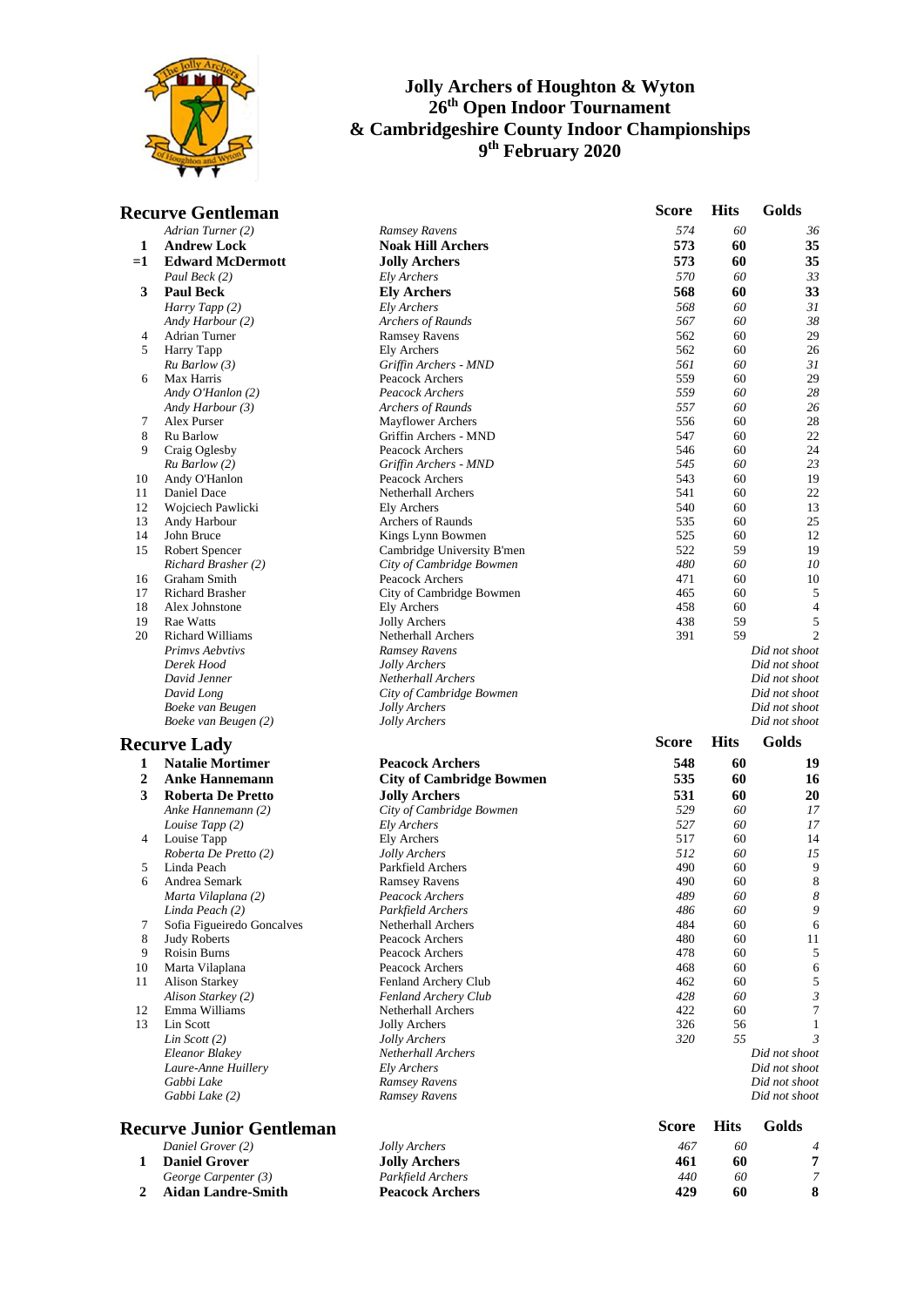

| 3<br>$\overline{4}$ | George Carpenter (2)<br><b>George Carpenter</b><br><b>Alex Roberts</b> | Parkfield Archers<br><b>Parkfield Archers</b><br>Peacock Archers | 418<br>412<br>161 | 60<br>57<br>35 | $\mathfrak{s}$<br>5<br>1 |
|---------------------|------------------------------------------------------------------------|------------------------------------------------------------------|-------------------|----------------|--------------------------|
|                     | <b>Recurve Junior Lady</b>                                             |                                                                  | <b>Score</b>      | <b>Hits</b>    | Golds                    |
|                     | Sophie Roberts (2)                                                     | Peacock Archers                                                  | 548               | 60             | 16                       |
| 1                   | <b>Sophie Roberts</b>                                                  | <b>Peacock Archers</b>                                           | 539               | 60             | 17                       |
| $\boldsymbol{2}$    | <b>Florence Levitt</b>                                                 | <b>Peacock Archers</b>                                           | 525               | 60             | 18                       |
| 3                   | <b>Ella Preston</b>                                                    | <b>Ramsey Ravens</b>                                             | 493               | 60             | 11                       |
|                     | Ella Preston (2)                                                       | <b>Ramsey Ravens</b>                                             | 486               | 60             | 7                        |
|                     | Cheyanne Ferreday (2)                                                  | <b>Ramsey Ravens</b>                                             | 421               | 60             | $\overline{4}$           |
| 4                   | Jenna Graham                                                           | Jolly Archers                                                    | 413               | 60             | $\overline{4}$           |
| 5                   | Cheyanne Ferreday                                                      | <b>Ramsey Ravens</b>                                             | 394               | 59             | 9                        |
|                     | Gemma Savini (2)                                                       | Peacock Archers                                                  |                   |                | Did not shoot            |
|                     | Gemma Savini                                                           | Peacock Archers                                                  |                   |                | Did not shoot            |
|                     | <b>Compound Gentleman</b>                                              |                                                                  | <b>Score</b>      | <b>Hits</b>    | Golds                    |
| 1                   | <b>James Edmondson</b>                                                 | <b>Jolly Archers</b>                                             | 578               | 60             | 37                       |
|                     | Stephen Haynes (2)                                                     | Jolly Archers                                                    | 575               | 60             | 35                       |
| $\boldsymbol{2}$    | <b>Ron Fairbrother</b>                                                 | <b>Hingham Bowmen</b>                                            | 574               | 60             | 34                       |
| $=2$                | <b>Thomas Richardson</b>                                               | <b>Fenland Archery Club</b>                                      | 574               | 60             | 34                       |
|                     | Craig Oglesby (2)                                                      | Peacock Archers                                                  | 573               | 60             | 33                       |
| 4                   | <b>Stephen Haynes</b>                                                  | Jolly Archers                                                    | 570               | 60             | 30                       |
| 5                   | Brian Lock                                                             | Noak Hill Archers                                                | 569               | 60             | 29                       |
| 6                   | Nick Cooper                                                            | <b>Botolphs Bowmen</b>                                           | 567               | 60             | 28                       |
| 7                   | John Loveridge                                                         | Parkfield Archers                                                | 561               | 60             | 22                       |
| 8                   | Philip Watson                                                          | Peacock Archers                                                  | 561               | 60             | 21                       |
|                     | Andrew Burgess (2)                                                     | Fenland Archery Club                                             | 558               | 60             | 20                       |
| 9                   | <b>Andrew Burgess</b>                                                  | Fenland Archery Club                                             | 553               | 60             | 17                       |
|                     | John Loveridge (2)                                                     | Parkfield Archers                                                | 546               | 60             | 5                        |
| 10                  | Jordan Richards                                                        | <b>Ely Archers</b>                                               | 539               | 60             | 11                       |
| 11<br>12            | Andy Semark<br>Jack Atkinson                                           | <b>Ramsey Ravens</b><br>City of Cambridge Bowmen                 | 537<br>533        | 60<br>58       | 19<br>16                 |
|                     | Jordan Richards (2)                                                    | Ely Archers                                                      | 528               | 60             | 6                        |
| 13                  | <b>Thomas Stiles</b>                                                   | Jolly Archers                                                    | 476               | 57             | 7                        |
|                     | Philip Watson (2)                                                      | Peacock Archers                                                  |                   |                | Did not shoot            |
|                     | Thomas Richardson (2)                                                  | <b>Fenland Archery Club</b>                                      |                   |                | Did not shoot            |
|                     | <b>Compound Lady</b>                                                   |                                                                  | <b>Score</b>      | <b>Hits</b>    | Golds                    |
|                     | 1 Lydia Sinnett-Smith                                                  | <b>City of Cambridge Bowmen</b>                                  | 577               | 60             | 37                       |
|                     | Lesley Brown (2)                                                       | Clophill A.C.                                                    | 573               | 60             | 33                       |
| 2                   | <b>Lesley Brown</b>                                                    | Clophill A.C.                                                    | 572               | 60             | 33                       |
| 3                   | <b>Jo Ferreday</b>                                                     | <b>Ramsey Ravens</b>                                             | 315               | 43             | $\boldsymbol{0}$         |
|                     | Jo Ferreday (2)                                                        | Ramsey Ravens                                                    | 300               | 40             | $\overline{c}$           |
|                     |                                                                        |                                                                  | <b>Score</b>      | <b>Hits</b>    | Golds                    |
|                     | <b>Compound Junior Gentleman</b>                                       |                                                                  |                   |                |                          |
| 1                   | <b>Alex Barnett</b>                                                    | <b>Fenland Archery Club</b>                                      | 539               | 60             | 11                       |
|                     | Alex Barnett (2)                                                       | Fenland Archery Club                                             | 529<br>476        | 59<br>58       | 12<br>$\mathfrak{Z}$     |
| 2                   | Jacob Burgess (2)<br><b>Luke Dace</b>                                  | Fenland Archery Club<br><b>Netherhall Archers</b>                | 475               | 60             | $\boldsymbol{2}$         |
| 3                   | <b>Jacob Burgess</b>                                                   | <b>Fenland Archery Club</b>                                      | 467               | 58             | 3                        |
|                     |                                                                        |                                                                  | <b>Score</b>      | <b>Hits</b>    | Golds                    |
| $\mathbf{1}$        | <b>Longbow Gentleman</b><br><b>David Slack</b>                         | <b>Fenland Archery Club</b>                                      | 463               | 60             | 5                        |
|                     | David Slack (2)                                                        | Fenland Archery Club                                             | 437               | 60             | 9                        |
|                     | <i>Bob Attalia (2)</i>                                                 | <b>Noak Hill Archers</b>                                         | 434               | 59             | 16                       |
| 2                   | <b>Bob Attalia</b>                                                     | <b>Noak Hill Archers</b>                                         | 412               | 58             | $\overline{7}$           |
| 3                   | <b>Roger Sale</b>                                                      | <b>AGB</b> Direct                                                | 386               | 60             | 5                        |
| 4                   | Tom Hartley                                                            | Netherhall Archers                                               | 382               | 58             | 5                        |
| 5                   | John Payne                                                             | Fenland Archery Club                                             | 371               | 59             | $\overline{4}$           |
|                     | Roger Sale (2)                                                         | <b>AGB</b> Direct                                                | 370               | 59             | 5                        |
|                     | John Payne (2)                                                         | Fenland Archery Club                                             | 360               | 58             | 1                        |
| 6                   | Michael Dawson                                                         | Fenland Archery Club                                             | 247               | 48             | $\mathbf{1}$             |
|                     | Michael Dawson (2)                                                     | Fenland Archery Club                                             |                   |                | Did not shoot            |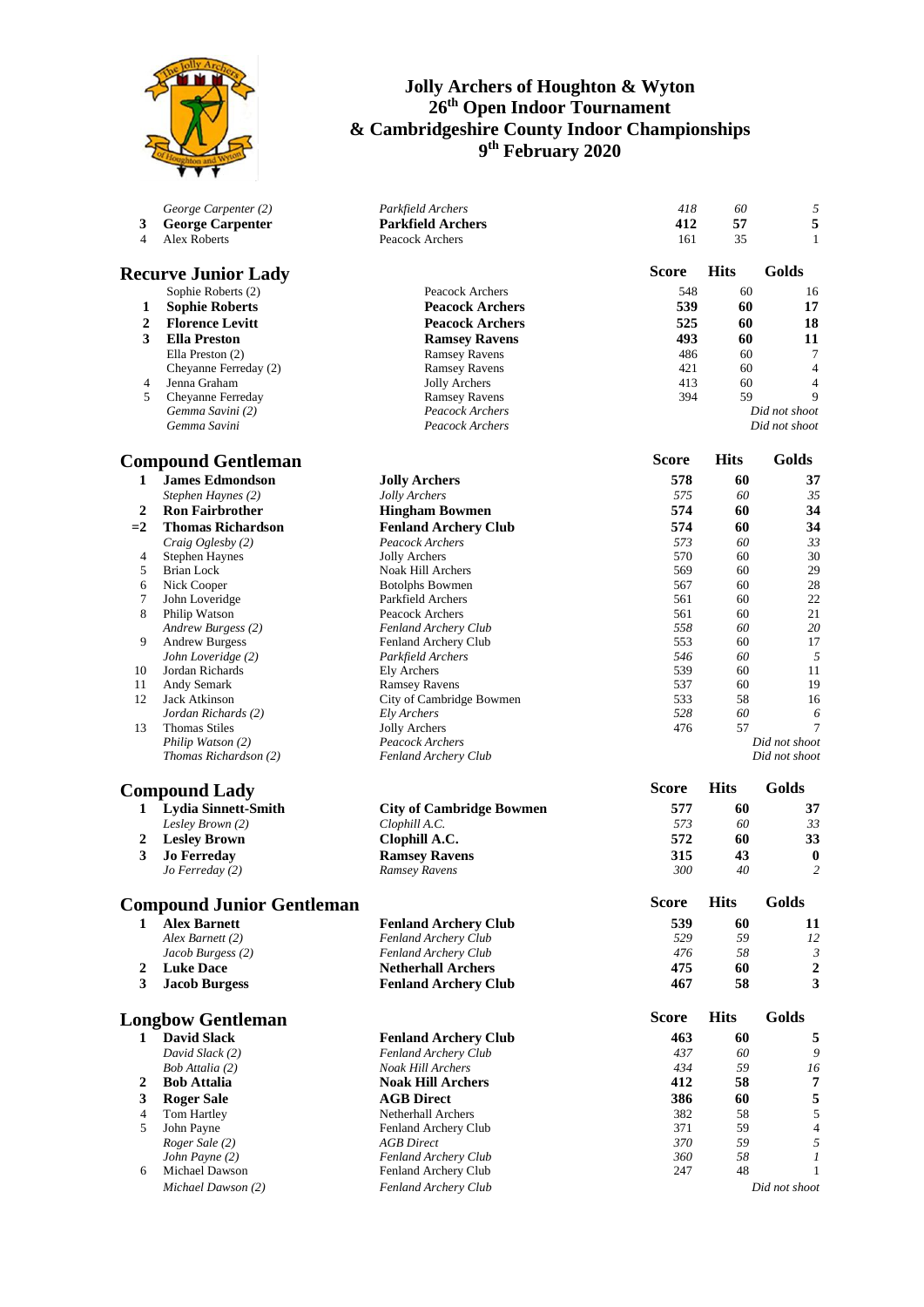

|                         | Michael Lammas                   | OOBAC                     |              |             | Did not shoot            |
|-------------------------|----------------------------------|---------------------------|--------------|-------------|--------------------------|
|                         | <b>Longbow Lady</b>              |                           | <b>Score</b> | <b>Hits</b> | Golds                    |
| 1                       | <b>Kim Neal</b>                  | <b>Ramsey Ravens</b>      | 415          | 59          | 6                        |
|                         | Mary Watson (2)                  | Peacock Archers           | 415          | 58          | $\overline{7}$           |
| $\overline{2}$          | <b>Mary Watson</b>               | <b>Peacock Archers</b>    | 411          | 59          | 7                        |
|                         | $Kim$ Neal $(2)$                 | Ramsey Ravens             | 367          | 60          | 5                        |
|                         | Kim McIlwain                     | Peacock Archers           |              |             | Did not shoot            |
|                         | Kim McIlwain (2)                 | Peacock Archers           |              |             | Did not shoot            |
|                         |                                  |                           |              |             |                          |
|                         | <b>Longbow Junior Gentleman</b>  |                           | <b>Score</b> | <b>Hits</b> | Golds                    |
| 1                       | <b>Christopher Williams</b>      | <b>Netherhall Archers</b> | 113          | 27          | $\overline{2}$           |
|                         | <b>Recurve Barebow Gentleman</b> |                           | <b>Score</b> | <b>Hits</b> | Golds                    |
| $\mathbf{1}$            | <b>Peter Lens</b>                | <b>Ely Archers</b>        | 536          | 60          | 14                       |
|                         | Sunil Kalra (2)                  | <b>St Neots Bowmen</b>    | 534          | 60          | 23                       |
| 2                       | <b>Sunil Kalra</b>               | <b>St Neots Bowmen</b>    | 510          | 60          | 9                        |
| 3                       | <b>Les Newman</b>                | <b>Parkfield Archers</b>  | 498          | 60          | 8                        |
|                         | Steve Barnes (2)                 | Ramsey Ravens             | 498          | 60          | 7                        |
| 4                       | <b>Steve Barnes</b>              | <b>Ramsey Ravens</b>      | 497          | 60          | 6                        |
| 5                       | Simon Barnett                    | Fenland Archery Club      | 491          | 60          | 12                       |
|                         | Simon Barnett (2)                | Fenland Archery Club      | 489          | 60          | 5                        |
|                         | Daniel Coe (2)                   | Ely Archers               | 484          | 60          | 6                        |
| 6                       | Paul Jobson                      | Peacock Archers           | 468          | 60          | 1                        |
| 7                       | Daniel Coe                       | <b>Ely Archers</b>        | 468          | 59          | 5                        |
|                         | John Kearney                     | Peacock Archers           |              |             | Did not shoot            |
|                         | <b>Recurve Barebow Lady</b>      |                           | <b>Score</b> | <b>Hits</b> | Golds                    |
|                         | Mary Louca (2)                   | <b>St Neots Bowmen</b>    | 555          | 60          | 23                       |
| $\mathbf{1}$            | <b>Mary Louca</b>                | <b>St Neots Bowmen</b>    | 545          | 60          | 23                       |
| $\overline{2}$          | <b>Marian Toomey</b>             | <b>Hingham Bowmen</b>     | 501          | 60          | 8                        |
|                         | Marian Toomey (2)                | Hingham Bowmen            | 495          | 60          | 14                       |
| 3                       | <b>Amanda Bakewell</b>           | <b>Ramsey Ravens</b>      | 483          | 60          | 9                        |
| $\overline{\mathbf{4}}$ | Jill Patterson                   | Peacock Archers           | 478          | 60          | 9                        |
| 5                       | Alison Pritchard                 | <b>Ely Archers</b>        | 463          | 60          | $\overline{7}$           |
|                         | Amanda Bakewell (2)              | Ramsey Ravens             | 461          | 60          | $\overline{\phantom{a}}$ |
|                         | Linda Peach (3)                  | Parkfield Archers         | 436          | 60          | 5                        |
|                         | Chrissie Barnes (2)              | Ramsey Ravens             | 401          | 57          | $\overline{c}$           |
| 6                       | Chrissie Barnes                  | <b>Ramsey Ravens</b>      | 360          | 58          | $\overline{c}$           |
| 7                       | Judith Gray                      | <b>Botolphs Bowmen</b>    | 348          | 60          | $\overline{2}$           |
|                         | Marion van Dalen                 | Jolly Archers             |              |             | Did not shoot            |

## **TEAM AWARDS**

### **Club Recurve Score Hits Golds**

| <b>Peacock Archers</b> | Max Harris, Natalie Mortimer, Craig<br>Oglesby               | 1653 | 180 | 72 |
|------------------------|--------------------------------------------------------------|------|-----|----|
| <b>Ely Archers</b>     | Paul Beck, Harry Tapp, Louise Tapp                           | 1647 | 180 | 73 |
| <b>Jolly Archers</b>   | Edward McDermott, Roberta De Pretto,<br><b>Daniel Grover</b> | 1565 | 180 | 62 |
| <b>Ramsey Ravens</b>   | Adrian Turner, Ella Preston, Andrea Semark                   | 1545 | 180 | 48 |
| Netherhall Archers     | Daniel Dace, Sofia Figueiredo Goncalves, Emma<br>Williams    | 1447 | 180 | 35 |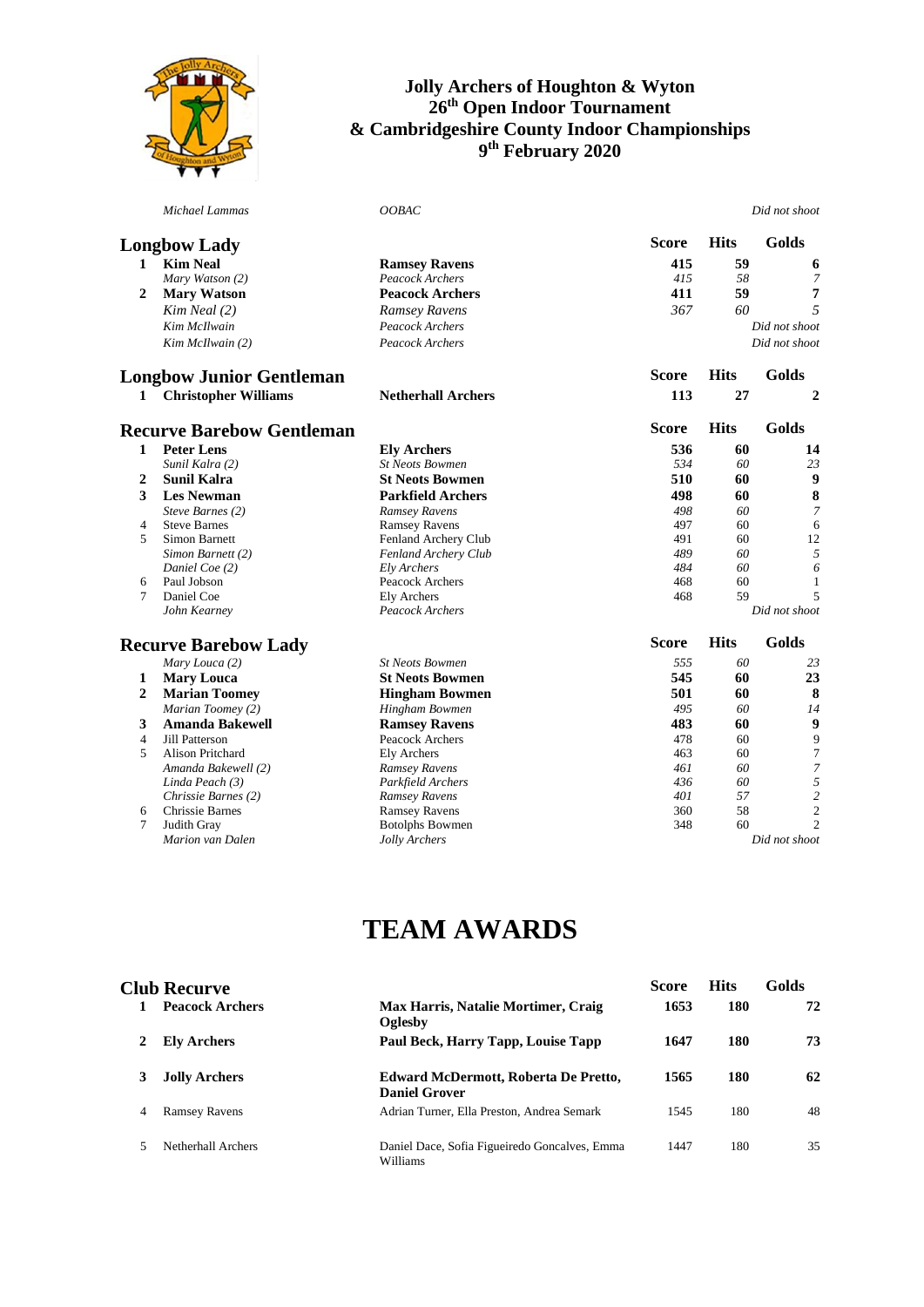

| 1            | <b>Club Compound</b><br><b>Jolly Archers</b> | <b>James Edmondson, Stephen Haynes</b>   | <b>Score</b><br>1148 | <b>Hits</b><br>120 | Golds<br>67 |
|--------------|----------------------------------------------|------------------------------------------|----------------------|--------------------|-------------|
| 2            | <b>Fenland Archery Club</b>                  | <b>Thomas Richardson, Andrew Burgess</b> | 1127                 | <b>120</b>         | 51          |
| 3            | <b>City of Cambridge Bowmen</b>              | Lydia Sinnett-Smith, Jack Atkinson       | 1110                 | 118                | 53          |
| 4            | <b>Ramsey Ravens</b>                         | Andy Semark, Jo Ferreday                 | 852                  | 103                | 19          |
|              | <b>Club Longbow</b>                          |                                          | <b>Score</b>         | <b>Hits</b>        | Golds       |
| 1            | <b>Fenland Archery Club</b>                  | David Slack, John Payne                  | 834                  | 119                | 9           |
| $\mathbf{2}$ | <b>Netherhall Archers</b>                    | <b>Tom Hartley, Christopher Williams</b> | 495                  | 85                 | 7           |
|              | <b>Club Recurve Barebow</b>                  |                                          | <b>Score</b>         | <b>Hits</b>        | Golds       |
| 1            | <b>St Neots Bowmen</b>                       | Mary Louca, Sunil Kalra                  | 1055                 | 120                | 32          |
| 2            | <b>Ely Archers</b>                           | <b>Peter Lens, Daniel Coe</b>            | 1004                 | 119                | 19          |
| 3            | <b>Ramsey Ravens</b>                         | <b>Steve Barnes, Amanda Bakewell</b>     | 980                  | 120                | 15          |
| 4            | Peacock Archers                              | Jill Patterson, Paul Jobson              | 946                  | 120                | 10          |

## **Double Portsmouth**

### **Recurve Gentleman Score Hits Golds**

| 1            | <b>Paul Beck</b>                | <b>Ely Archers</b>              | 1138         | 120         | 66    |
|--------------|---------------------------------|---------------------------------|--------------|-------------|-------|
| 2            | <b>Adrian Turner</b>            | <b>Ramsey Ravens</b>            | 1136         | 120         | 65    |
| 3            | <b>Harry Tapp</b>               | <b>Ely Archers</b>              | 1130         | 120         | 57    |
| 4            | Andy Harbour                    | <b>Archers of Raunds</b>        | 1102         | 120         | 63    |
| 5            | Andy O'Hanlon                   | Peacock Archers                 | 1102         | 120         | 47    |
| 6            | Ru Barlow                       | Griffin Archers - MND           | 1092         | 120         | 45    |
| 7            | <b>Richard Brasher</b>          | City of Cambridge Bowmen        | 945          | 120         | 15    |
|              | <b>Recurve Lady</b>             |                                 | <b>Score</b> | <b>Hits</b> | Golds |
| 1            | <b>Anke Hannemann</b>           | <b>City of Cambridge Bowmen</b> | 1064         | 120         | 33    |
| 2            | <b>Louise Tapp</b>              | <b>Ely Archers</b>              | 1044         | 120         | 31    |
| 3            | Roberta De Pretto               | <b>Jolly Archers</b>            | 1043         | 120         | 35    |
| 4            | Linda Peach                     | Parkfield Archers               | 976          | 120         | 18    |
| 5            | Marta Vilaplana                 | Peacock Archers                 | 957          | 120         | 14    |
| 6            | <b>Alison Starkey</b>           | Fenland Archery Club            | 890          | 120         | 8     |
| 7            | Lin Scott                       | Jolly Archers                   | 646          | 111         | 4     |
|              | <b>Recurve Junior Gentleman</b> |                                 | <b>Score</b> | <b>Hits</b> | Golds |
| 1            | <b>Daniel Grover</b>            | <b>Jolly Archers</b>            | 928          | 120         | 11    |
| $\mathbf{2}$ | <b>George Carpenter</b>         | <b>Parkfield Archers</b>        | 830          | 117         | 10    |
|              | <b>Recurve Junior Lady</b>      |                                 | <b>Score</b> | <b>Hits</b> | Golds |
| 1            | <b>Sophie Roberts</b>           | <b>Peacock Archers</b>          | 1087         | 120         | 33    |
| 2            | <b>Ella Preston</b>             | <b>Ramsey Ravens</b>            | 979          | 120         | 18    |
| 3            | <b>Cheyanne Ferreday</b>        | <b>Ramsey Ravens</b>            | 815          | 119         | 13    |
|              |                                 |                                 |              |             |       |